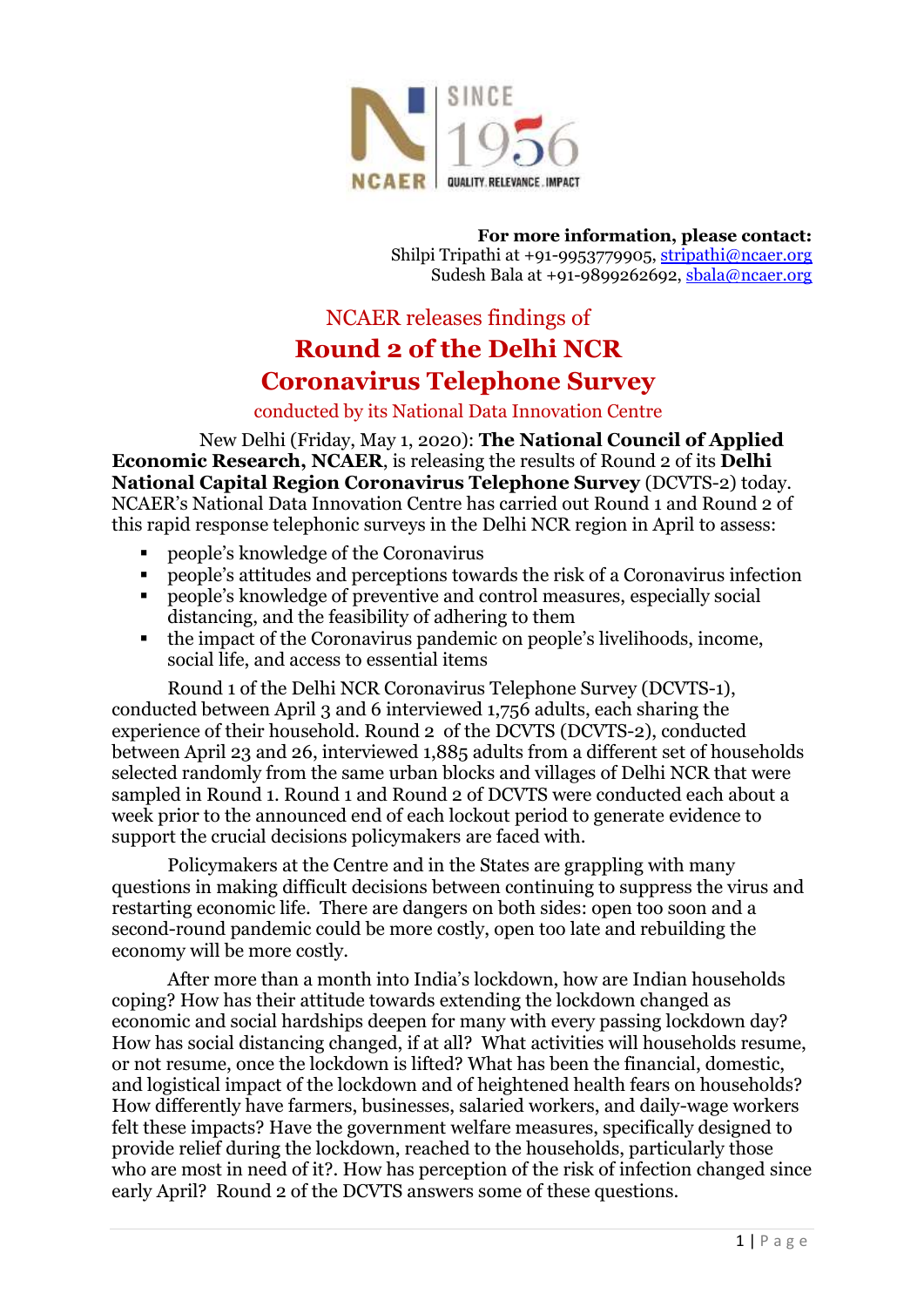# **Key findings of the DCVTS-2 and implications**

People in the Delhi NCR continue to practice **social distancing** and support the lockdown even at considerable personal cost a month into the lockdown. A larger proportion of respondents (64 per cent) in DCVTS-2 as compared to DCVTS-1 (53.5 percent) reported meeting no one outside the home the day before the survey. At the other end, a small proportion of respondents (4 per cent) had 10 or more contacts outside the house. Of these people, most had contacts related to their work: examples include police, shop owners, and persons associated with hospitals and clinics. More contacts occurred at public places such as *kirana* shops, markets, mandis, and PDS shops. Figure 1 shows the number of contacts with visitors to the home and with contacts outside the home during the previous day.

Most significantly, when asked what activities they would resume immediately if the lockdown were to be lifted after 3rd May, more than a third of respondents said they would in effect continue social distancing. Some 37 per cent of respondents said that they would not resume activities such as going to their work place, educational institutions, a bank, ATM or post office, a market, religious places, health facilities, visiting family and friends, or attending social functions.





*Source*: Round 2 of the NCAER Delhi NCR Coronavirus Telephone Survey (DCVTS-2).

In both DCVTS Rounds each conducted a week or so before the announced end of the lockdown, respondents were asked whether they would **support continuing the lockdown** for an additional two weeks. Quite remarkably, support for continuing the lockdown was about the same in Round 2. In Round 2 (April 23- 26), about 88 per cent of respondents expressed some degree of support for continuing the lockdown for an additional two weeks, compared to 86 percent in Round 1 (April 3-6). In Round 1, 62 per cent strongly supported the continuation of the lockdown and 24 per cent expressed some support. Later in April in Round 2, 60 per cent strongly supported continuation of the 40-day lockdown and 28 per cent supported it somewhat.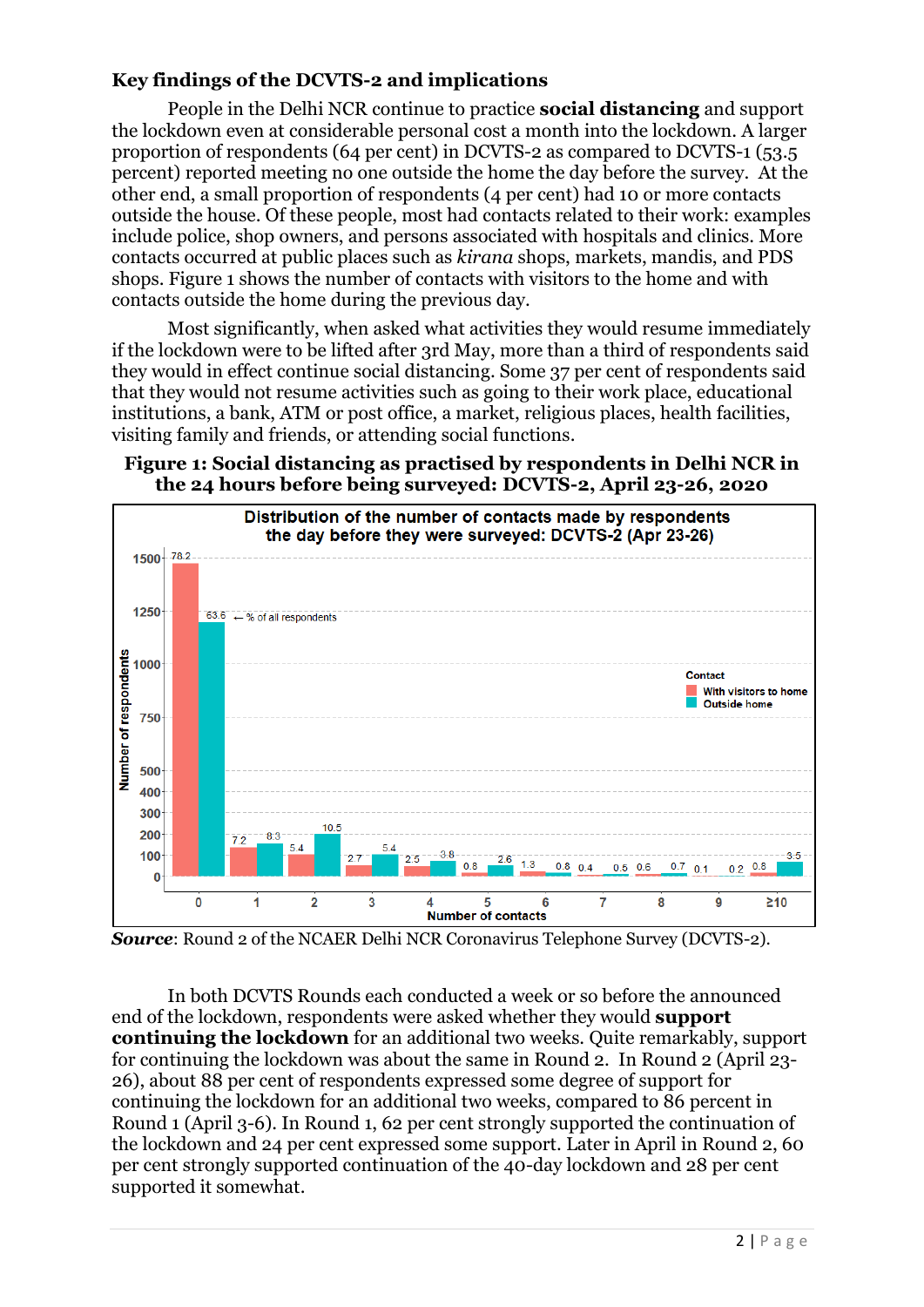Not surprisingly, the support for continuing the lockdown varied a lot by the household's main source of livelihood (Figure 2). Those citing cultivation (67 per cent) and salaried work (61 per cent) as their main source of income supported extending the lockdown much more than households citing casual wage work (48 per cent). Of respondents from casual-wage-work households, 63 percent said that they would resume work immediately if the lockdown is lifted after 3rd May, as compared to the much lower estimate of 55 per cent for all respondents.

# **Figure 2: Differences in the support for extending the lockdown for another two weeks after May 3**



# **DCVTS-2, April 23-26, 2020**

On the impact of the lockdown on **the livelihoods of people**, the vast majority (82 per cent) of the DCVTS-2 respondents reported some level of reduction in their income or wages in the two weeks before the Survey with the reduction being the highest for casual wage workers and businesses, similar to the findings of DCVTS-1. While an estimated 72 per cent of casual workers reported that their income and wages had suffered "very much", the corresponding figures were lower for regular salaried workers (41 per cent) and farmers (34 per cent). Unlike daily wage workers and people involved in business, reduction in income may not be apparent for salaried workers in the middle of the month. So, for salaried workers, we asked whether they had received their March salary during the lockdown or not. An estimated 62 per cent of salaried workers reported receiving their full salary, while the remaining 38 per cent either did not receive any salary, received a partial salary, or lost their job during the lockdown. These estimates show that even among salaried workers, more than a third suffered some loss. Figure 3 shows the impact of the lockdown on people with different livelihoods.

Alongside the loss in income and wages, the DCVTS-2 also asked about **government relief measures**. About 47 per cent of DCVTS-2 households received extra rations (grains and pulses) in the month prior to the survey, with significant rural (52 per cent) and urban (42 per cent) differences. About 29 per cent households received additional cash transfers from the government during the lockdown. But the

*Source*: Round 2 of the NCAER Delhi NCR Coronavirus Telephone Survey (DCVTS-2).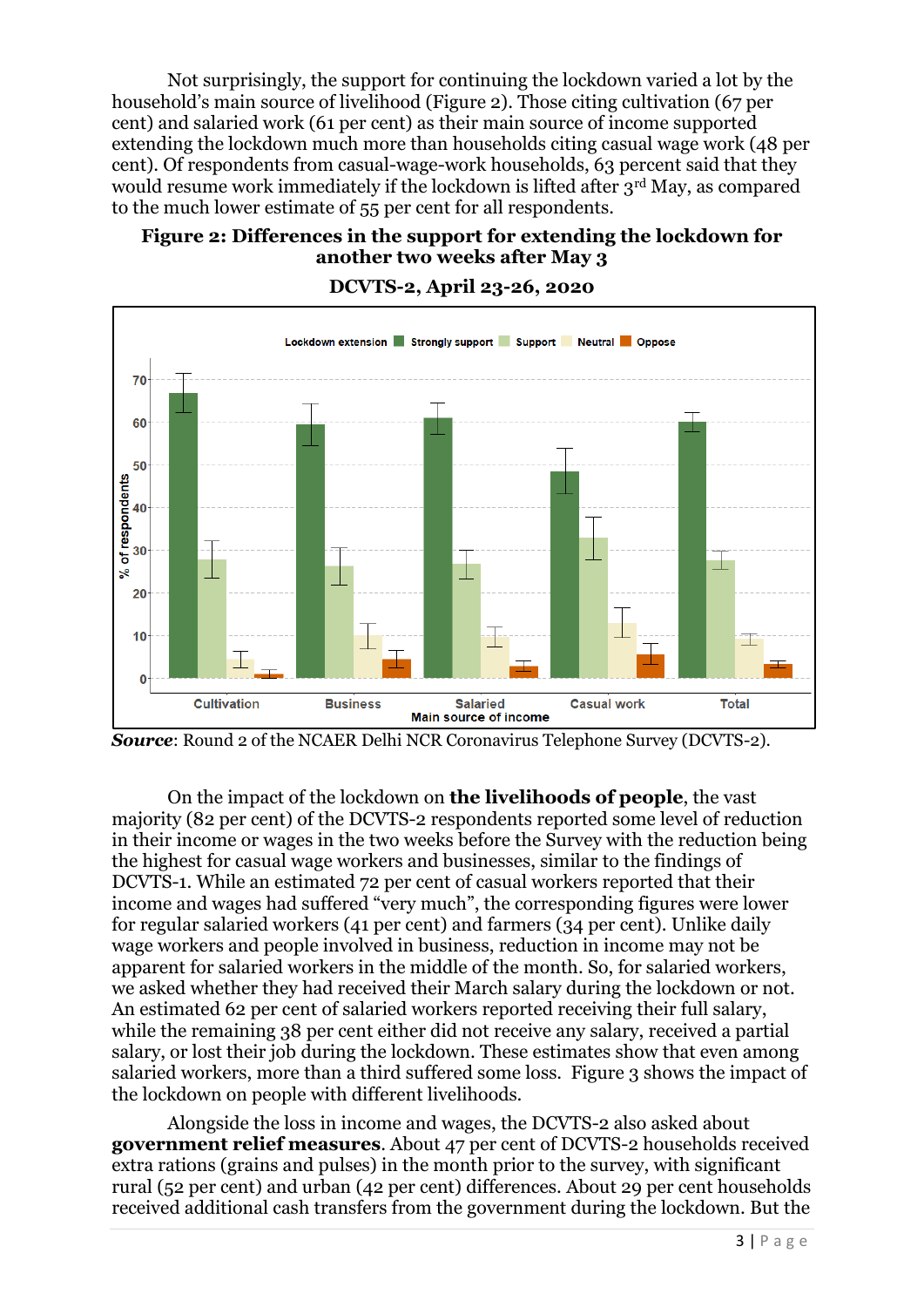amount of the additional cash transfer was modest. In the month prior to the survey, the median amount rural households received was Rs. 1,000 and urban households Rs. 500. While an estimated 66 per cent of rural households received either additional rations or additional cash, this was much lower at 48 per cent for urban households. Just about a fifth of households (19 per cent) received both additional rations and cash benefits, with large differences between rural households (25 per cent) and urban households (12 per cent). The much lower numbers for urban households receiving relief may be a cause for concern since the Coronavirus impact is likely to be greater in urban areas as evidenced by their being classified as high infection "red zones".

Households with casual wage work as the main source of income are most affected by the lockdown and most in need of relief. Targeting such relief appears to be working since the percentage of such households receiving government relief are much higher than the average for all households: 68 per cent received additional ration as compared to 47 per cent for all households, 41 per cent additional cash (29 per cent) and 32 per cent (19 per cent) received both form of benefits. However, 30 per cent of casual workers reported that they did not receive additional rations in spite of their need for it. Continuing and enhancing these safety net measures will be necessary if the lockdown is to continue in some form or the other.

# **Figure 3: Reduction in income or wages in last two weeks across households with different sources of income**



**DCVTS-2, April 23-26, 2020**

*Source*: Round 2 of the NCAER Delhi NCR Coronavirus Telephone Survey (DCVTS-2).

The DCVTS-2 analysed **people's perception** about the risk of their getting infected by the Coronavirus. In Round 2, we found that 76.2 per cent of respondents did not perceive any chance of their or their household members getting infected. This is a significant drop in the perceived risk of being infected in late April in DCVTS-2 compared to the same estimate (65 per cent) in early April in DCVTS-1. There may be many causes of this drop, including more social distancing and the complacency brought about by not being infected.